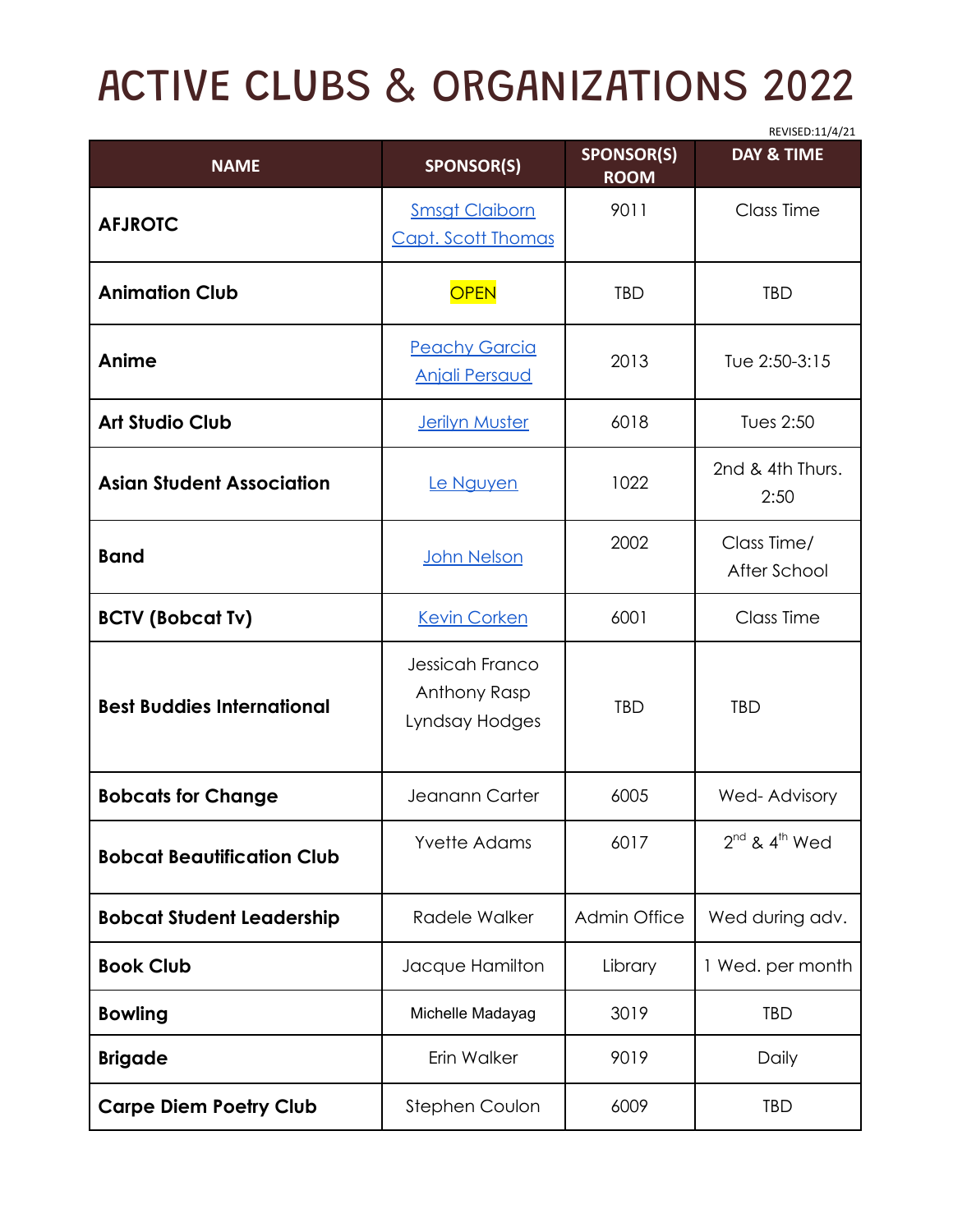| <b>Cheer</b>                                                                                              | Kim Garner,<br>Dariann Reed (JV)                   |                      |                                                                |
|-----------------------------------------------------------------------------------------------------------|----------------------------------------------------|----------------------|----------------------------------------------------------------|
| <b>Chess Club</b>                                                                                         | Janet Meyer                                        | 3011                 | Monday                                                         |
| <b>Choir</b>                                                                                              | Nick Likos<br>Mica Bull<br>Alessio<br>Nachtergaele | 2003                 | Class Time                                                     |
| <b>Creative Writing Club</b>                                                                              | Kimberly Dyer                                      | 8015                 | Every Thurs.<br>$2:55-4:15$                                    |
| <b>Computer Science Club:</b><br>Competition Team<br><b>Girls That Code</b><br>· Game Development<br>Team | Weldon Jasik<br>Glenda Hyde                        | 3007<br>1027<br>3007 | Tues 2:50-4:30<br>$2^{nd}/4^{th}$ Tues -3:45<br>Thur 2:50-4:00 |
| <b>Cy-Fair High School Book</b><br>Club                                                                   | Jacque Hamilton                                    | Library              | 4 <sup>th</sup> Wed<br>$2:50-3:15$                             |
| Debate/Speech                                                                                             | Perry Beard                                        | 2011                 | Class Time                                                     |
| <b>DECA</b>                                                                                               | Stephanie<br>D'Angelo                              | 1023                 | TBD                                                            |
| <b>Destination Imagination</b>                                                                            | <b>Steven Campbell</b>                             | 7005                 | Mon 2:50-3:15                                                  |
| <b>Drama Club</b>                                                                                         | Matt Buchanan<br>Skylar Jones                      | 2006<br>2006a        | $1st$ Wed                                                      |
| <b>English National Honor Society</b>                                                                     | Open                                               | TBD                  | <b>TBD</b>                                                     |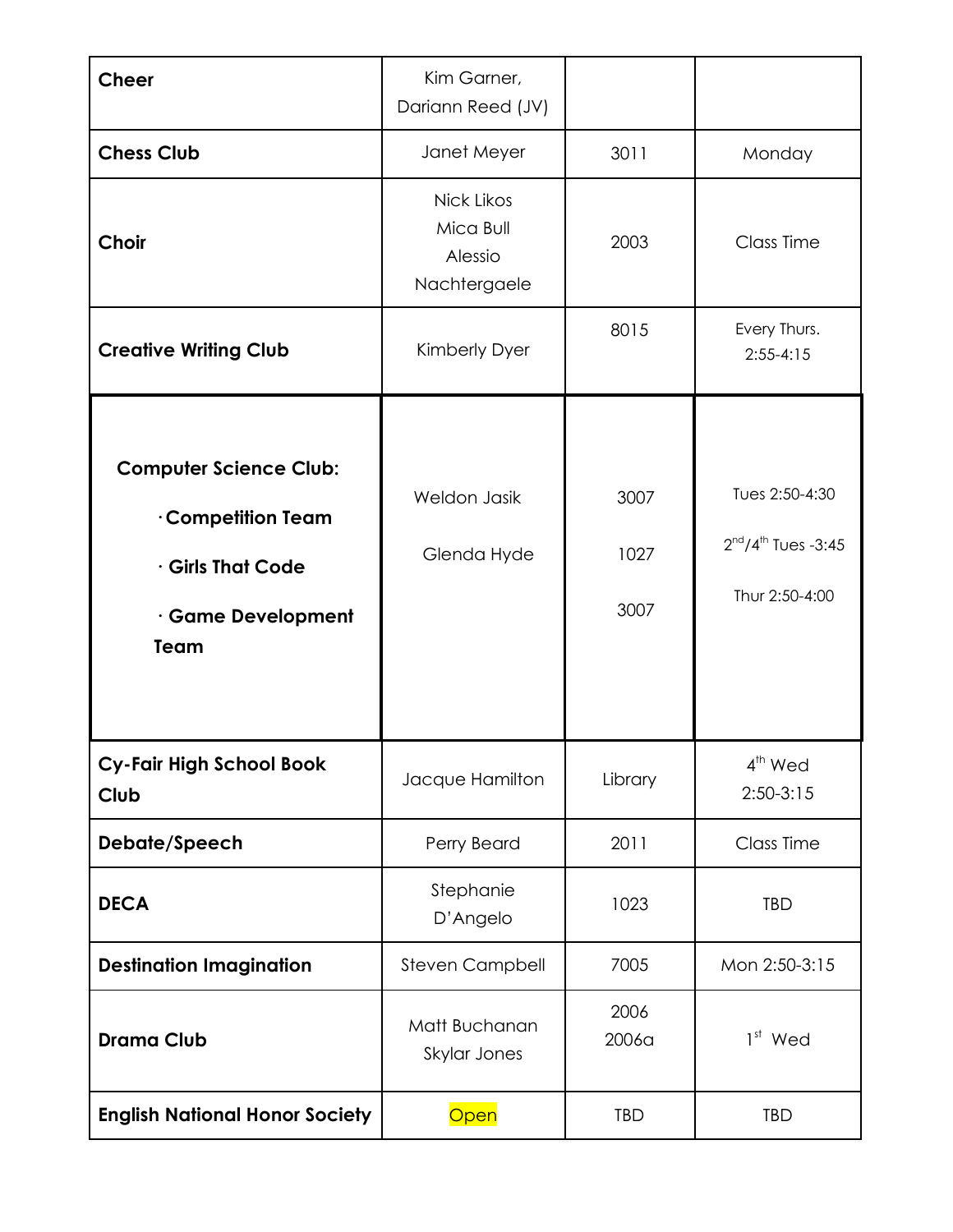| <b>Environmental Action</b><br><b>Committee</b> | Jackie Hornell                                                                    | 1007         | $2nd$ Thurs<br>2:50-3:20                |
|-------------------------------------------------|-----------------------------------------------------------------------------------|--------------|-----------------------------------------|
| <b>FBLA</b>                                     | Open                                                                              | TBD          | <b>TBD</b>                              |
| <b>FCA</b>                                      | Sarah Spence<br>Erin Stockton<br>Ryan Bradshaw                                    | Auditorium   | Fridays $@$ 6:45                        |
| <b>FCCLA/Child Guidance</b>                     | Angela Knaute                                                                     | 8012         | Friday                                  |
| <b>FCCLA/Culinary</b>                           | Michele Smith<br>Lesly Bertrand                                                   | $Ca-1$       | Class Time                              |
| <b>Finance Club of Cy-Fair HS</b>               | Kerry Jones                                                                       | 7018         | 1st & 3rd<br>Mondays                    |
| <b>Fishing Club</b>                             | Adam Camac,<br>Andy Stablein,                                                     | 7017<br>9001 | <b>TBD</b>                              |
| <b>FFA</b>                                      | <b>Tabetha Mckinney</b><br>Roni Sadler<br><b>Heather Cox</b><br>Rodolfo Rodriguez | 9020         | See FFA Calendar                        |
| <b>French NHS</b>                               | Eric Queriaud                                                                     | 4009         | Tues 2:50                               |
| <b>Freshman Class</b>                           | Lindsey Shanklin                                                                  | 1025         | As Needed                               |
| <b>Ultimate Frisbee Club</b>                    | <b>OPEN</b>                                                                       | <b>TBD</b>   | <b>TBD</b>                              |
| Glow                                            | Sarah Hartman                                                                     | 6016         | $2^{nd}$ & $4^{th}$ Thur<br>$2:50-3:15$ |
| <b>Guitar Club</b>                              | Open                                                                              | <b>TBD</b>   | <b>TBD</b>                              |
| <b>HOSA</b>                                     | Kimberly Lancaster                                                                | 9010/9012    | <b>Class Time</b>                       |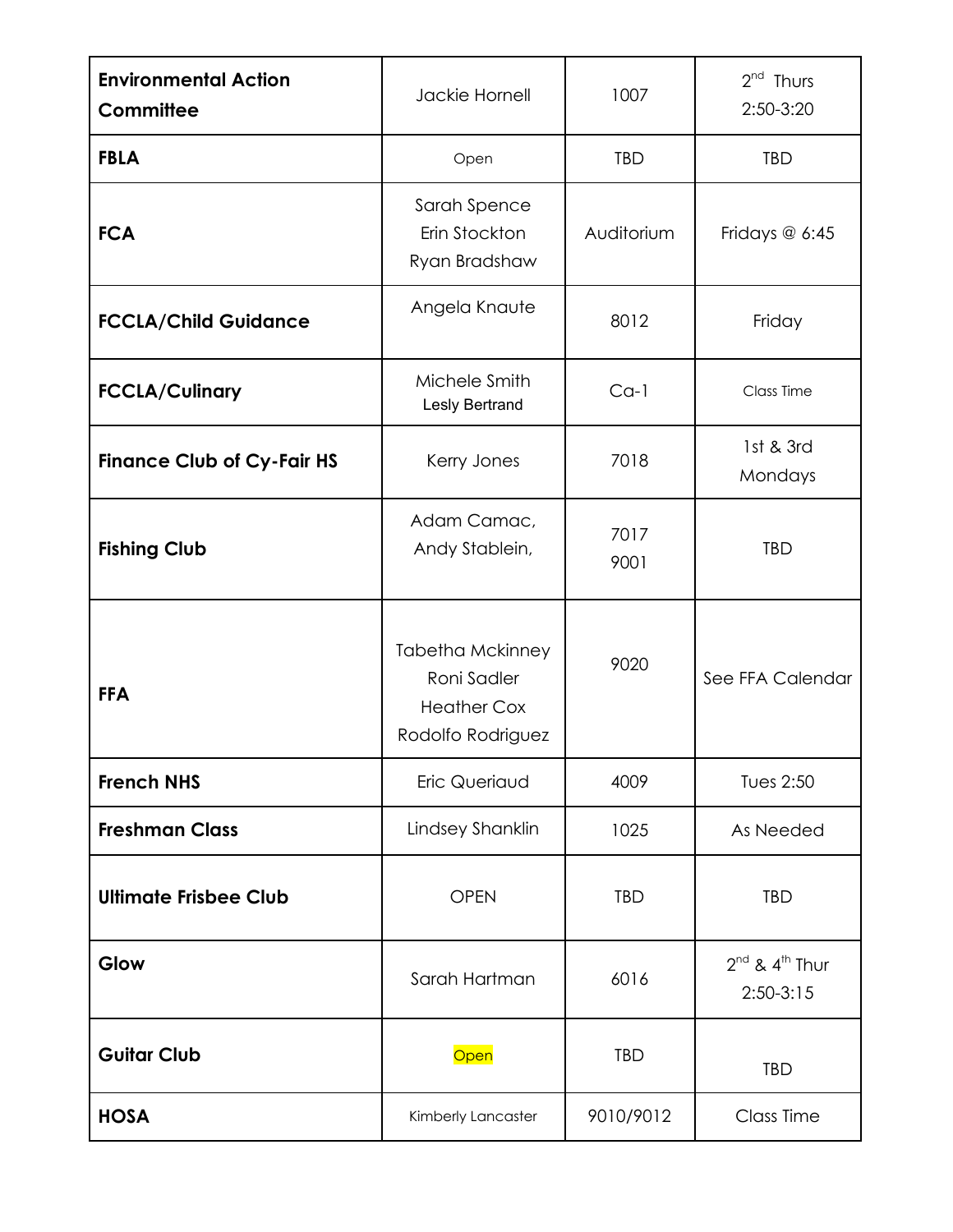| Journalism/Yearbook/<br>Newspaper/HSJN            | Craig Malinsky                             | 2005         | Mon.<br>3:00                                                                     |
|---------------------------------------------------|--------------------------------------------|--------------|----------------------------------------------------------------------------------|
| <b>Junior Class</b>                               | Lindsey Shanklin                           | 1025         | As Needed                                                                        |
| <b>Key Club</b>                                   | <b>Melissa Cordts</b><br>Karen Miller      | Auditorium   | $1st$ Wed<br>6:45 AM &<br>2:50-3:15 PM                                           |
| <b>Latin Club</b>                                 | David Schiedler                            | 2011         | Tues 2:50-3:15                                                                   |
| <b>Model United Nation</b>                        | <b>Steven Campbell</b>                     | 7005         | Tues<br>3:00                                                                     |
| <b>MTG Club</b>                                   | Jonathan<br>Cunningham                     | 7013         | Wed 2:50-3:45                                                                    |
| <b>MU Alpha Theta (Math NHS)</b>                  | Karen Miller<br><b>Melissa Cordts</b>      | 3028<br>3030 | 3rd Wed 2:50                                                                     |
| <b>National Art Honor Society</b>                 | Sarah Hartman                              | 6016         | Tues 2:50-3:15<br>Monthly                                                        |
| <b>National Technical Honor</b><br>Society (NTHS) | Stephanie D'Angelo                         | <b>TBD</b>   | <b>TBD</b>                                                                       |
| <b>NHS</b>                                        | Amanda Conti<br>Andy Stablein              | 6012<br>9001 | Fall Semester: 2nd Wed<br>of month<br>Spring Semester: 4th<br>Wednesday of Month |
| <b>Novel Society</b>                              | Desiree Pierrotti                          | 8019         | Thurs.                                                                           |
| Orchestra                                         | Thwing                                     | 2004         | Class Time                                                                       |
| <b>PALS</b>                                       | Chris Kobal                                | 5004         | Class Time                                                                       |
| <b>Paws For A Cause</b>                           | Lilia Barrette<br><b>Caroline Gonzales</b> | 8003<br>8024 | Tues<br>$2:50-3:15$                                                              |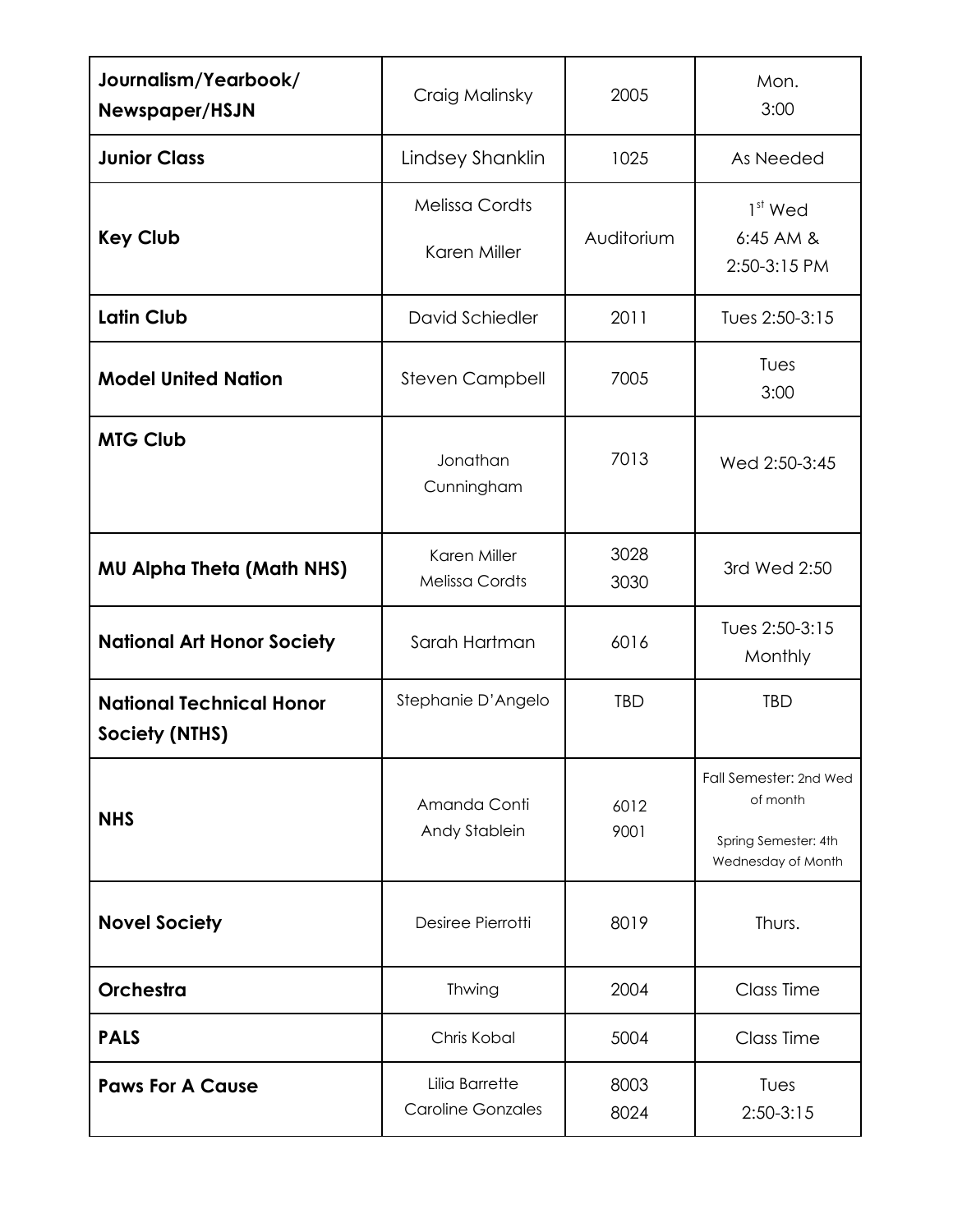| <b>Photo Coalition</b>                               | Laurie Emery<br>Albert Erazo           | 6013<br>6015 | $1st$ & $3rd$ Mon                                   |
|------------------------------------------------------|----------------------------------------|--------------|-----------------------------------------------------|
| <b>Physics Club</b>                                  | <b>OPEN</b>                            | <b>TBD</b>   | <b>TBD</b>                                          |
| <b>Quiz Bowl</b>                                     | Adam Camac                             | 7017         | Wed 2:55                                            |
| <b>Science Olympiad</b>                              | John Oltremari                         | 1011         | Thur 2:50                                           |
| <b>Science National Honor Soc.</b>                   | <b>Brittany Ehrig</b><br>Mary Scorsone | 1018         | One Thursday a<br>month; before and<br>after school |
| <b>Sculptor Club</b>                                 | Sarah Hartman                          | 6016         | $2^{nd}$ & $4^{th}$ Wed<br>$2:50 - 3:15$            |
| <b>Senior Class</b>                                  | , Lindsey Shanklin                     | 1024         | As Needed                                           |
| <b>Sophomore Class</b>                               | Lindsey Shanklin,                      | 1025         | As Needed                                           |
| <b>Sociedad Honoraria</b><br>Hispánica (Spanish NHS) | Cameron Stephen<br>Erick Seda Toro     | 4004         | Monday                                              |
| <b>Student Council</b>                               | Lindsey Shanklin                       | 1025         | Tues 2:50                                           |
| <b>Student Mental Health</b><br><b>Alliance</b>      | Callen Bosley &<br>Melody Christensen  | 8008         | 2:50<br><b>Teaching Theater</b>                     |
| <b>Tabletop Teenagers</b>                            | <b>Andrew Parker</b>                   | 9009         | Mon & Wed                                           |
| <b>T.A.F.E.</b>                                      | Krystal Stephenson                     | 3035         | Class Time                                          |
| <b>Technology Student</b><br><b>Association</b>      | Clyde Johnson<br><b>Andrew Parker</b>  | 9009         | Thurs 2:50-4:15                                     |